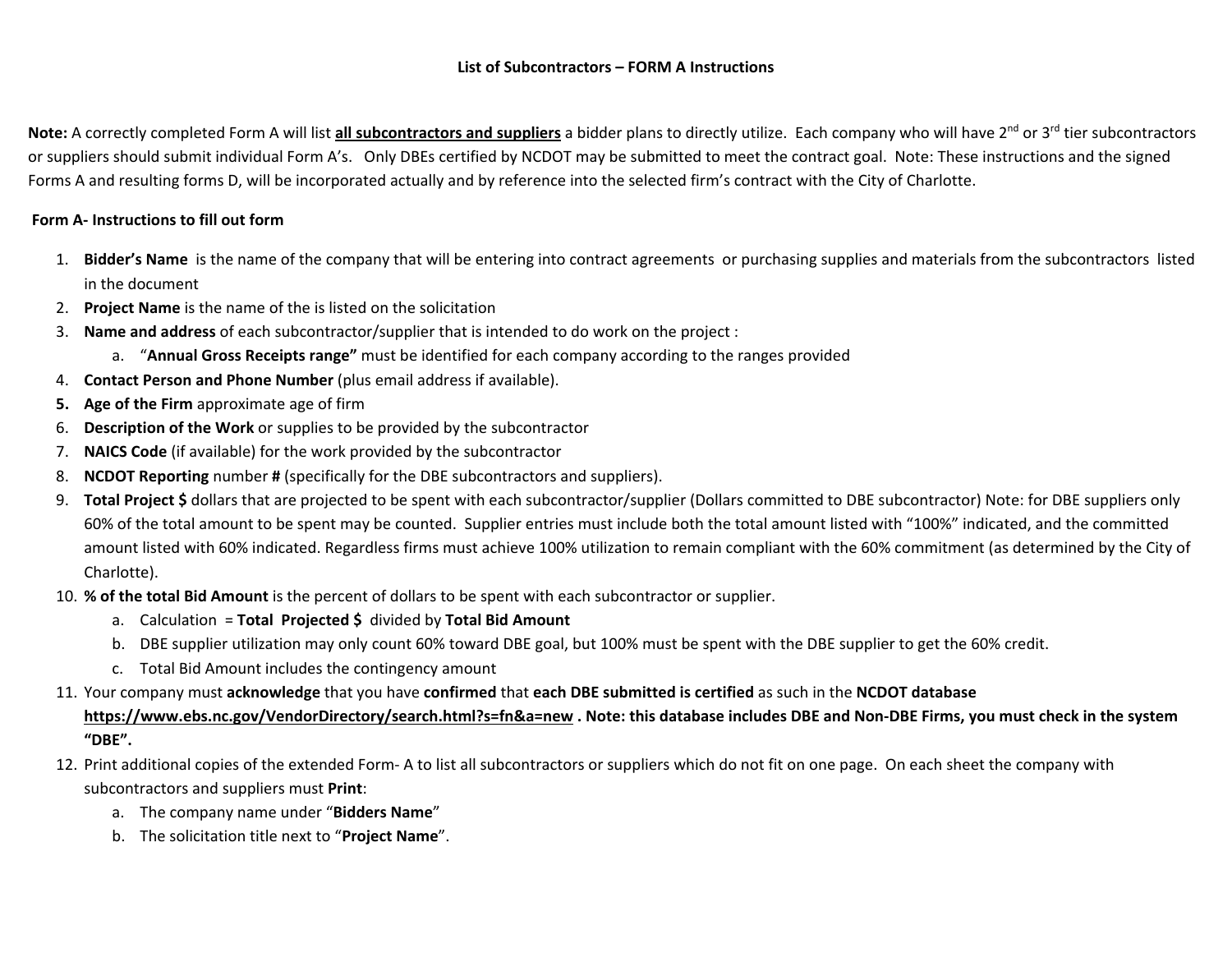#### **List of Subcontractors – FORM A Instructions**

13. The project totals including for all vendors listed on a company's Form A and extended Form A's must be listed on the 1<sup>st</sup> page including the following.

- a. The **Total DBE Utilization** in **\$** dollars
- b. The **Total Bid Amount** in **\$** dollars
- c. **Percentage** % of total **DBE Utilization** (Total DBE Utilization/Total Bid Amount including contingency)
- 14. **Read the "Certification statement"** before signing your Form A**.**
- 15. An **Authorized Official** from your company must sign the Form. That official must then **Print**:
	- **a. Name**
	- **b. Title**
	- c. **Submittal Date**.
- 16. Note by submitting this form the prime will be contractually held to the amounts listed on the Forms A and tiered forms A submitted their subcontractors, as well the Forms D letters of intent submitted will be considered both the commitments by the prime and subcontractors (should the subcontractors not comply with DBE commitments/requirements) on this contract.
- 17. Additional questions on filling relating to the completion of the form should be directed to the contact provided included with the solicitation.

Note: NCDOT DBE certified Primes ,submitting bids/proposals, must include entries of their own utilization and their subcontractors utilization on the Form A. This includes if they will be utilizing other NCDOT certified DBE firms on the contract.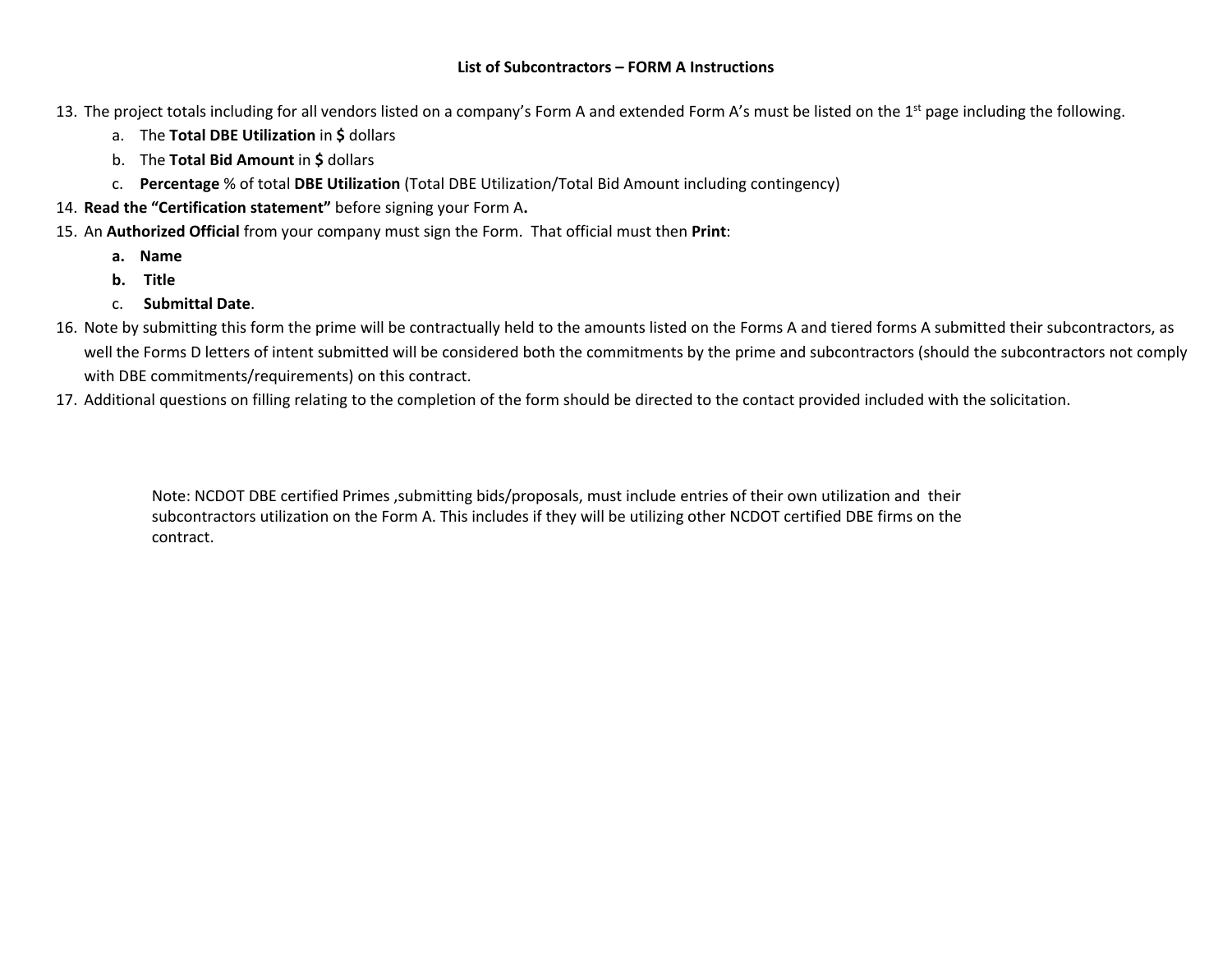## **LIST OF SUBCONTRACTORS/SUPPLIERS ‐ FORM A**

**Project DBE and non‐DBE Subcontractor/Supplier Utilization Commitment**

**Federal Disadvantaged Business Opportunity Program. Note:** This **MUST** be submitted with your Bid. Make copies as needed.

**If you fail to meet the DBE Goal for this Project, you MUST complete FORM C and attach documentation of your Good Faith Efforts with your Bid package.** 

**Bidders Name: Project Name:**

Below list **ALL SUBCONTRACTORS AND SUPPLIERS** (including DBEs) that you intend to use on this Contract. Continue listing on the supplemental form. Only utilization listed on the same row as the DBEs listed below will be considered utilization commitments. Note: Both the 100% DBE supplier utilization & the 60% commitment to those DBE suppliers must be listed below to be considered compliant. The 60% DBE supplier commitment applies toward meeting the goal calculation, but the 100% utilization is required to be listed to achieve to credit for that 60% commitment.

| Subcontractor/Supplier's Name & Address                                                                              | Contact Person &<br>Phone $#$ | Age of<br>Firm | Description of Work | <b>NAICS</b><br>Code | <b>NCDOT</b><br>Reporting # | <b>Total Projected</b><br>Utilization/Commitment<br>or 100% DBE Supplier<br>Utilization commitment<br>in dollars \$ | <b>DBE Suppliers</b><br>60% credit in<br>\$ dollars | % of Bid<br>Amount |
|----------------------------------------------------------------------------------------------------------------------|-------------------------------|----------------|---------------------|----------------------|-----------------------------|---------------------------------------------------------------------------------------------------------------------|-----------------------------------------------------|--------------------|
|                                                                                                                      |                               |                |                     |                      |                             |                                                                                                                     |                                                     |                    |
| Annual Gross Receipts: □ Less than \$500,000<br>$\Box$ \$500,000 - \$1M $\Box$ \$1-2M $\Box$ \$2-5M $\Box$ Over \$5M |                               |                |                     |                      |                             |                                                                                                                     |                                                     |                    |
|                                                                                                                      |                               |                |                     |                      |                             |                                                                                                                     |                                                     |                    |
| Annual Gross Receipts: □ Less than \$500,000<br>$\Box$ \$500,000 - \$1M $\Box$ \$1-2M $\Box$ \$2-5M $\Box$ Over \$5M |                               |                |                     |                      |                             |                                                                                                                     |                                                     |                    |
|                                                                                                                      |                               |                |                     |                      |                             |                                                                                                                     |                                                     |                    |
| Annual Gross Receipts: □ Less than \$500,000<br>$\Box$ \$500,000 - \$1M $\Box$ \$1-2M $\Box$ \$2-5M $\Box$ Over \$5M |                               |                |                     |                      |                             |                                                                                                                     |                                                     |                    |

**I acknowledge that I have confirmed the certification of each DBE listed above on https://www.ebs.nc.gov/VendorDirectory/search.html?s=fn&a=new**

| <b>Total DBE Utilization</b> | I Bid Amount<br>l ∩ta | ent DBE<br>. Utilization<br>Utilization/Total Bid Amount)<br>Total DBE<br>Percent |  |
|------------------------------|-----------------------|-----------------------------------------------------------------------------------|--|
|                              | νw                    |                                                                                   |  |

Please read the following "Certification" statement before signing. "The undersigned certifies that he/she has read, understands, and agrees to be bound by the DBE Program Requirements, including these accompanying FORM(s) A, and the other terms and conditions in the Notice to Bidders. The undersigned further certifies that he/she is legally authorized by the Bidder to make the statements and representations and that said statements and representations are true and correct to the best of his/her knowledge and belief. It is the intent by the undersigned to enter into formal agreement(s) with subcontractors/suppliers named on this Form conditioned upon execution of a contract with the City. All subcontractors/suppliers submitted to the City of Charlotte for DBE commitments on this document and for this solicitation/resulting contract by the signed party, at bid/proposal open or as replacements, must be listed at time of open/replacement in the North Carolina Department of Transportation's vendor database as federally certified DBEs. The must be reconfirmed by submission of a form D to City's Civil Rights Officer for review and approval prior to contract award. The dollar and % commitment levels as confirmed from this document by the DBLEO and assigned responsible staff as documented during compliance evaluation will contractually bound as commitments by the submitting prime, and will incorporated into said agreement. The undersigned understands and agrees that if any of the statements and representations are made by the Bidder knowing them to be false, or if there is a failure of the successful Bidder (i.e., the Contractor) to implement any of the stated agreements, intentions, objectives, goals, commitments and substitutions set forth herein without prior approval by the Civil Rights Officer or a designee, then in any of such events the Contractor's act or failure to act, as the case may be, shall constitute a material breach of the contract, entitling the City to terminate the contract for default. The right to so terminate shall be in addition to, and not in lieu of, any other rights and remedies the City may have for other defaults under the contract, or otherwise. Additionally, the Contractor will be subject to the loss of any future contract awards".